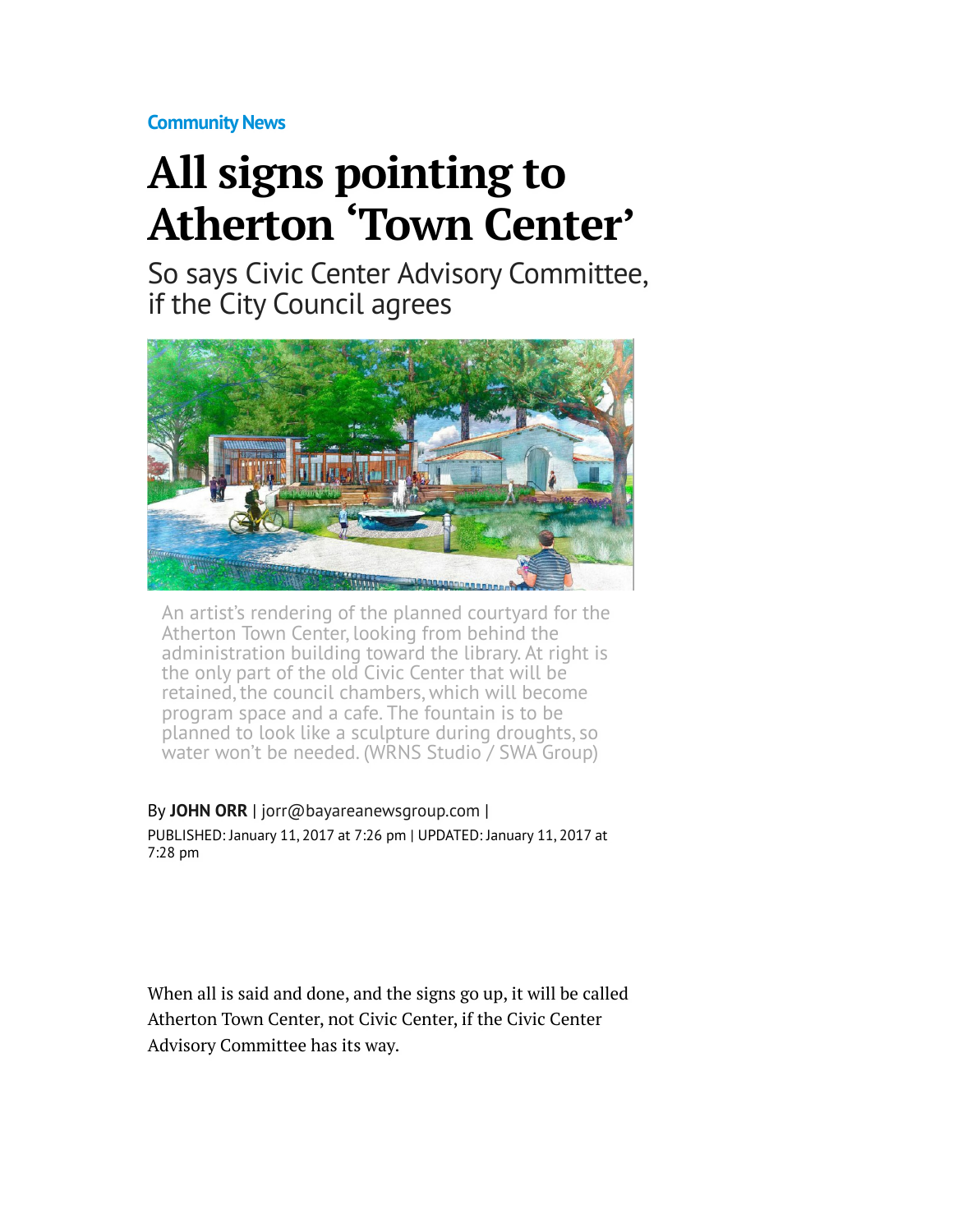That was one of several issues considered at the Monday meeting of the panel in what will be called the "Historic Town Hall," while the new building housing the administration offices, council chambers and police department will be called the "Town Hall."

Signage was a big part of the discussion, which was about the landscaping of what will be a public courtyard and gardens. Where to put the rhododendrons was also an issue.



Ren Bihan of SWA Group explains landscaping options to the Atherton Civic Center Advisory Committee on Monday. (John Orr / Daily News)

After looking at several options for the main sign for the "Town Center," which will be in front of the administration/police building, a fairly simple, steel-framed wooden sign received the most agreement. The sign might be made of wood milled from one of the trees that is scheduled to be removed in the remodeling of the current town complex.

It might carry the round Atherton logo, much like the one that hangs on the wall behind the city council dais.

The committee asked WRNS Studio, which is overseeing design of the project, and SWA Group, the landscape architects, to design sturdy pillars for the other access points to the area. Something like the intersection signs elsewhere in Atherton, but more attractive.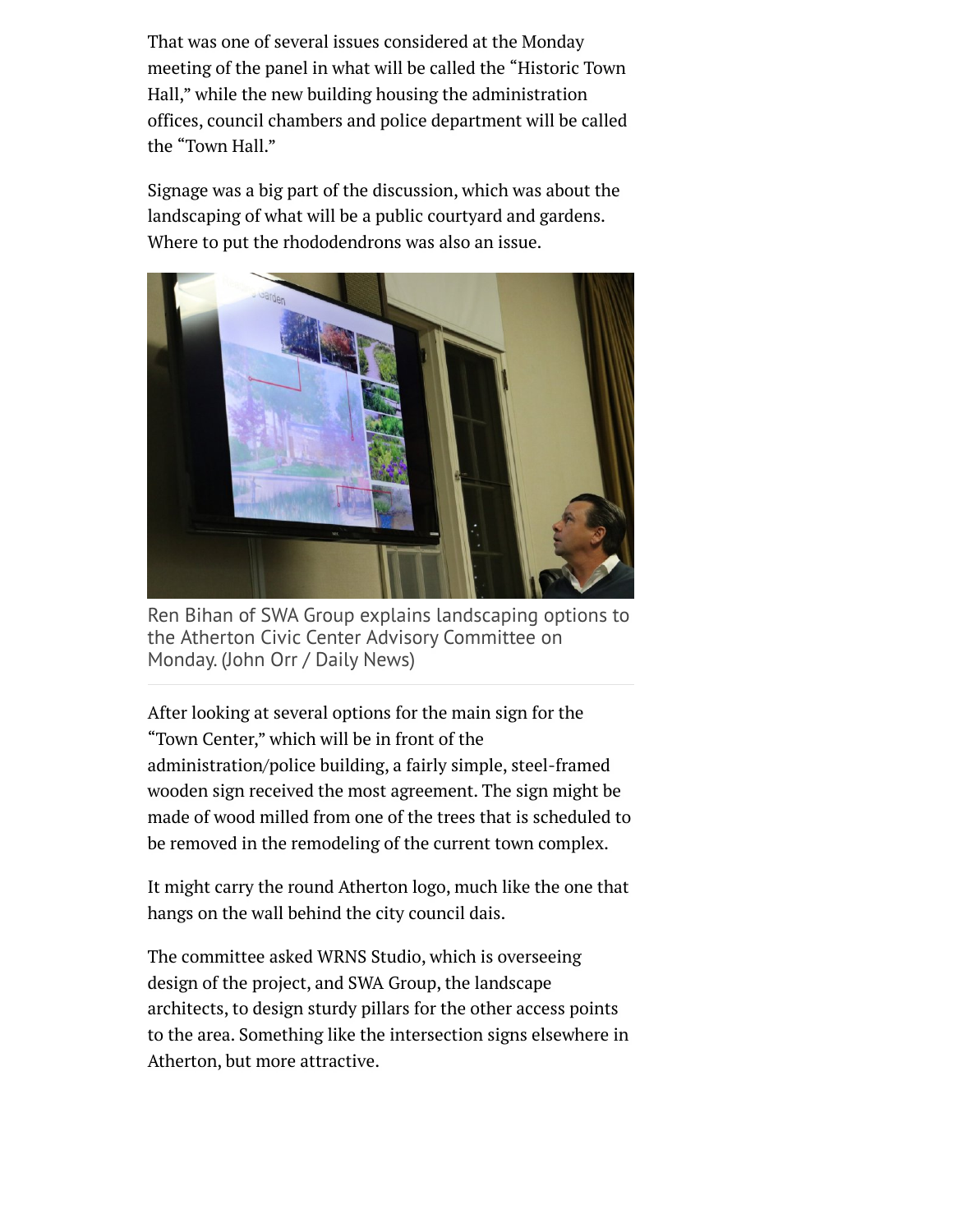Public Works Director Steve Tyler was cited for telling the story of why Atherton needs something like concrete for such signs, instead of wood, like the original sign pillars used in the town in the 1920s and 1930s.

It all has to do with "The Big Game," the annual meeting between Stanford and Cal on the football field, Tyler explained on Wednesday.

"At one time, right around when the town incorporated in 1923, all the sign pillars were made of wood," he said. "But in the early '30s, there was a big theft of them, and the town had to replace them. It turned out the theft of the pillars coincided with the Big Game, the Stanford-Cal game.

"They were just the right size to build a bonfire. Get 15 of them, stack them up, light a match, and it's 'Boola Boola.'"

The placement of flags also drew some discussion. One flag, or three? U.S., state and Atherton, or just the U.S. flag? In front of main building, or in the courtyard?

After some discussion, the panel agreed to recommend placing two flag poles in the complex, one in front of the administration building and one in the courtyard, both carrying the U.S. flag only.

The committee is to hear back from WRNS and SWA at its Feb. 6 meeting, which Chairman Steve Dostart said he hoped would wrap up the panel's work.

After that, a report will be made to the city council, which will get to add its own tweaks and changes as needed.

Fundraising remains behind schedule. After the meeting, committee member Didi Fisher said that the Atherton Now fundraising committee, which she co-chairs, had not fulfilled the \$1 million matching grant it was promised. "We will have to ask for an extension for that," said Fisher, who said she is hopeful the grant will be fulfilled.